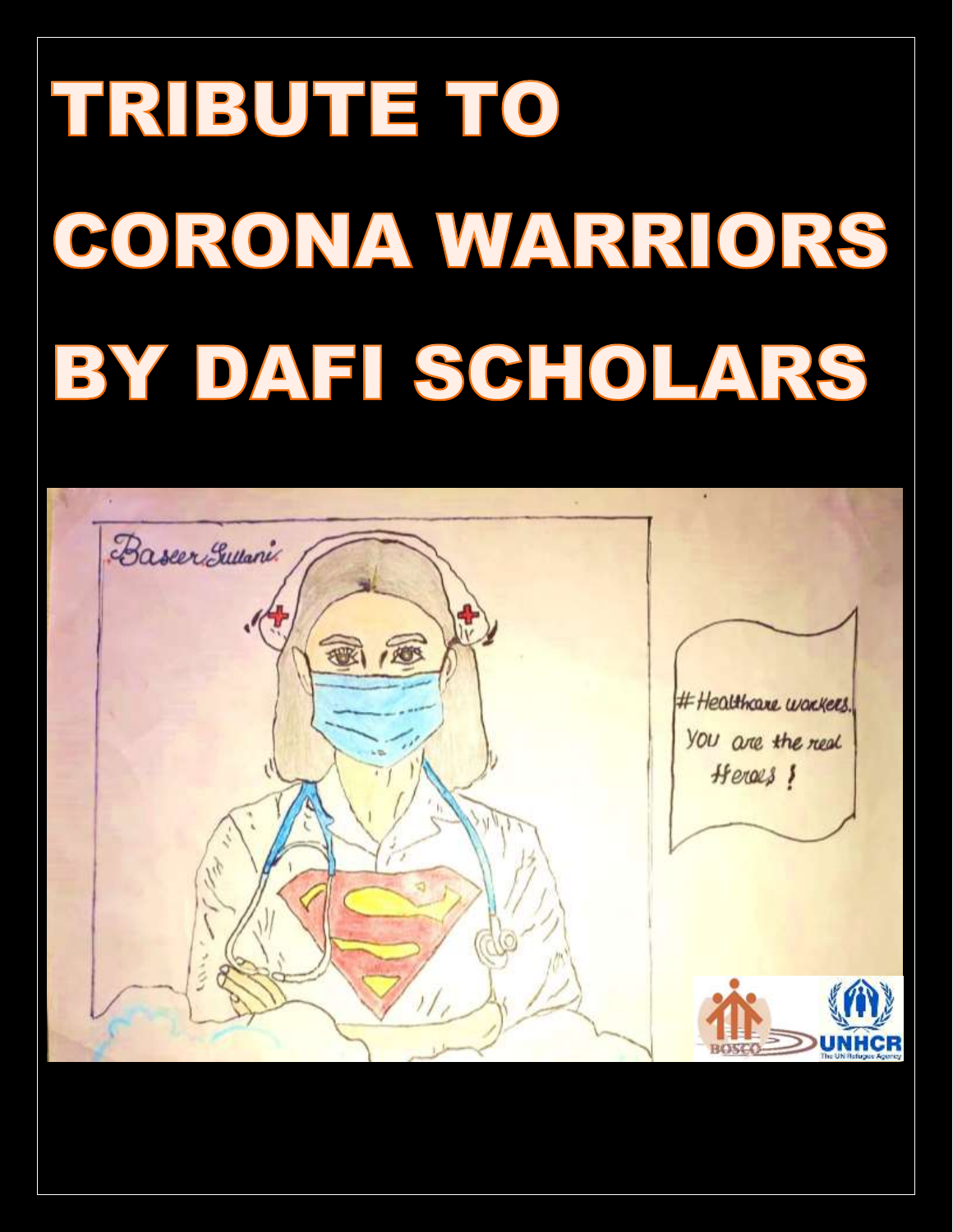

 **"I just want to take a moment and thank all corona warriors. It means a lot."**

 **-Ahmad Sultan Bakshi, DAFI Scholar India**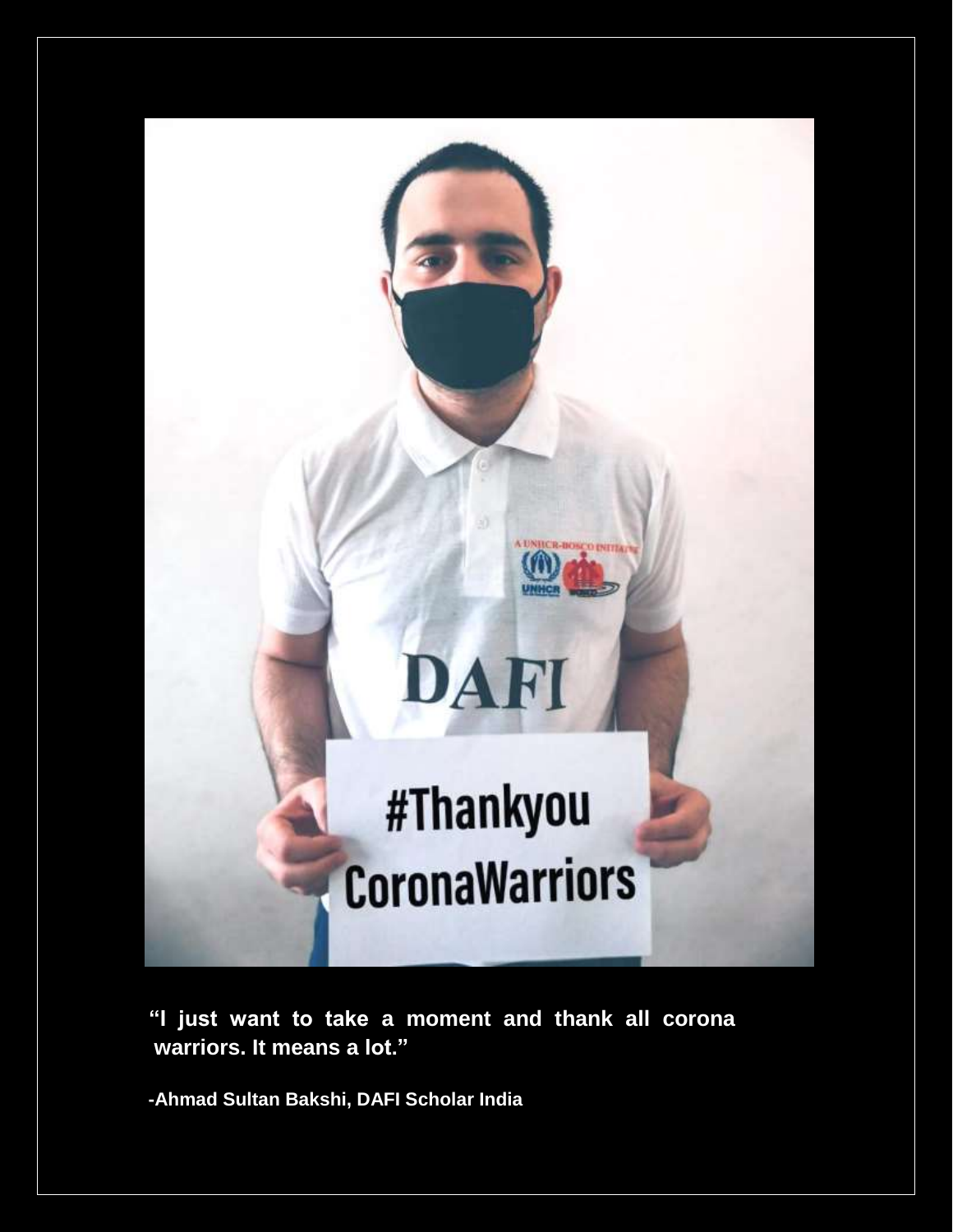

**"We are safe and credit goes to all the frontline workers. Thank you so much."**

 **–Bibi Maryam Najmi, DAFI Scholar India**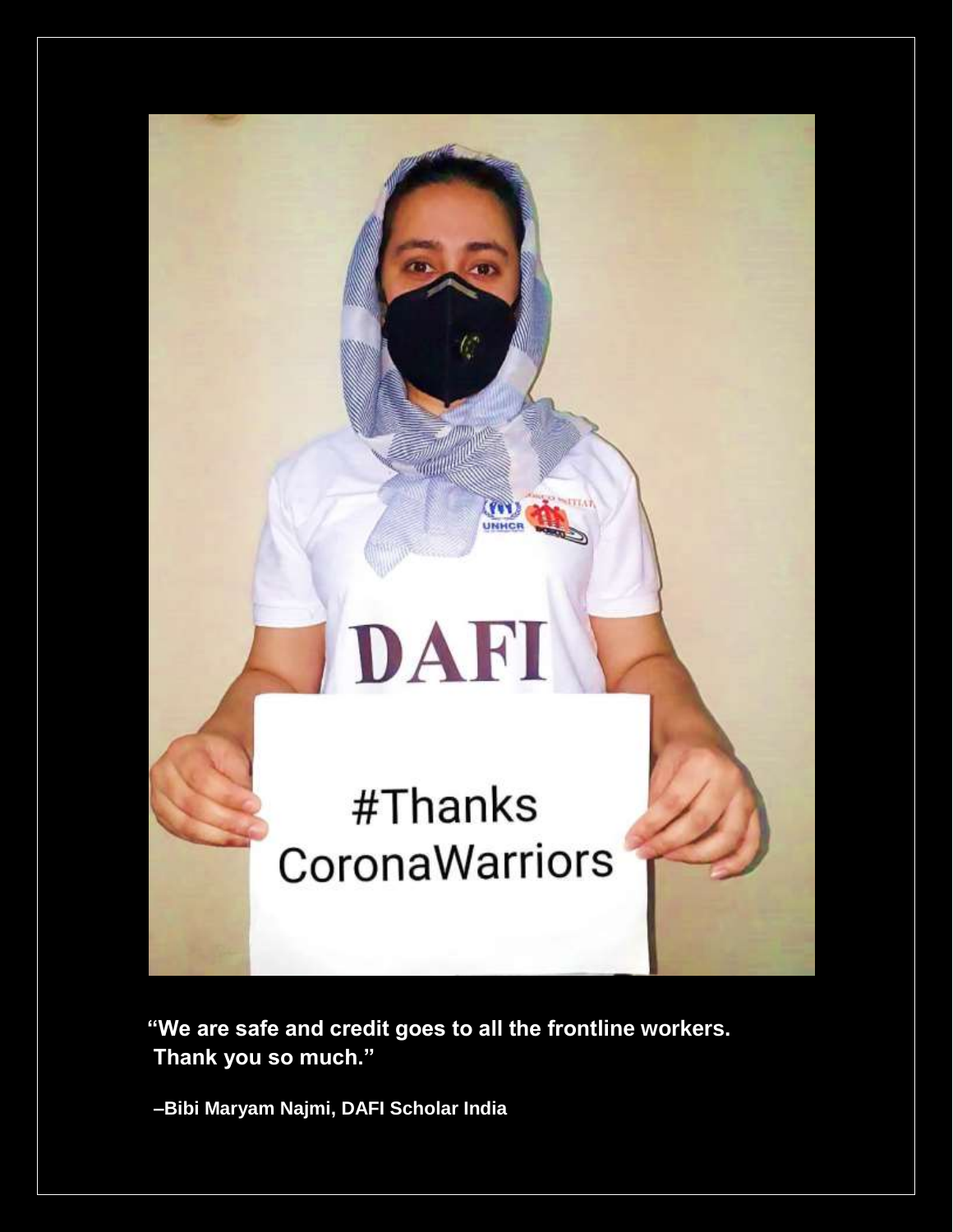

 **"I salute the courage and energy of corona warriors."**

 **–Abdul Musawer, DAFI Scholar India**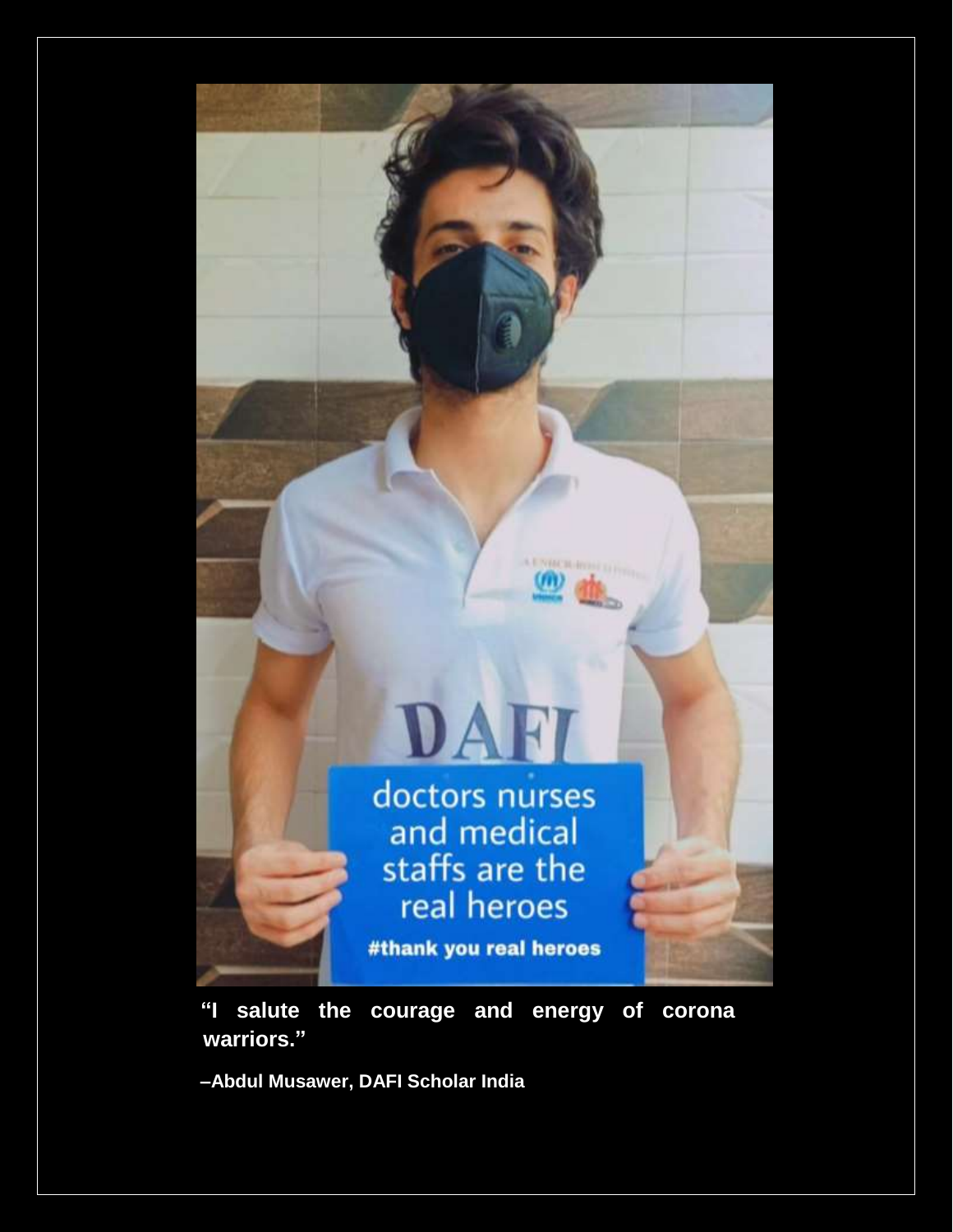

 **"I feel safe and informed because corona warriors are on duty."** 

 **-Zia Gul Karimi, DAFI Scholar India**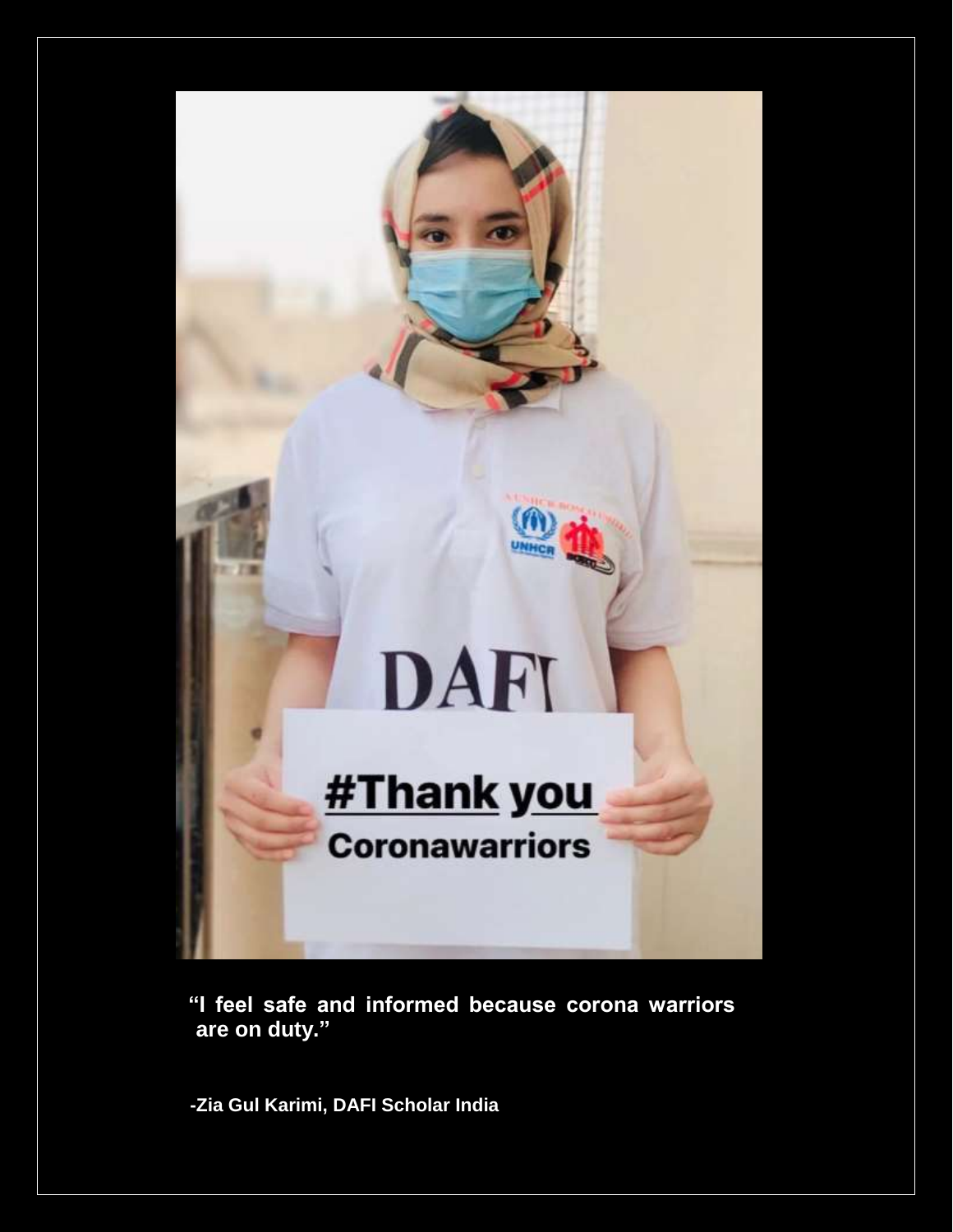

 **"I feel extremely proud to see all corona warriors working tirelessly amid lockdown."**

 **-Abdul Musawer, DAFI Scholar India**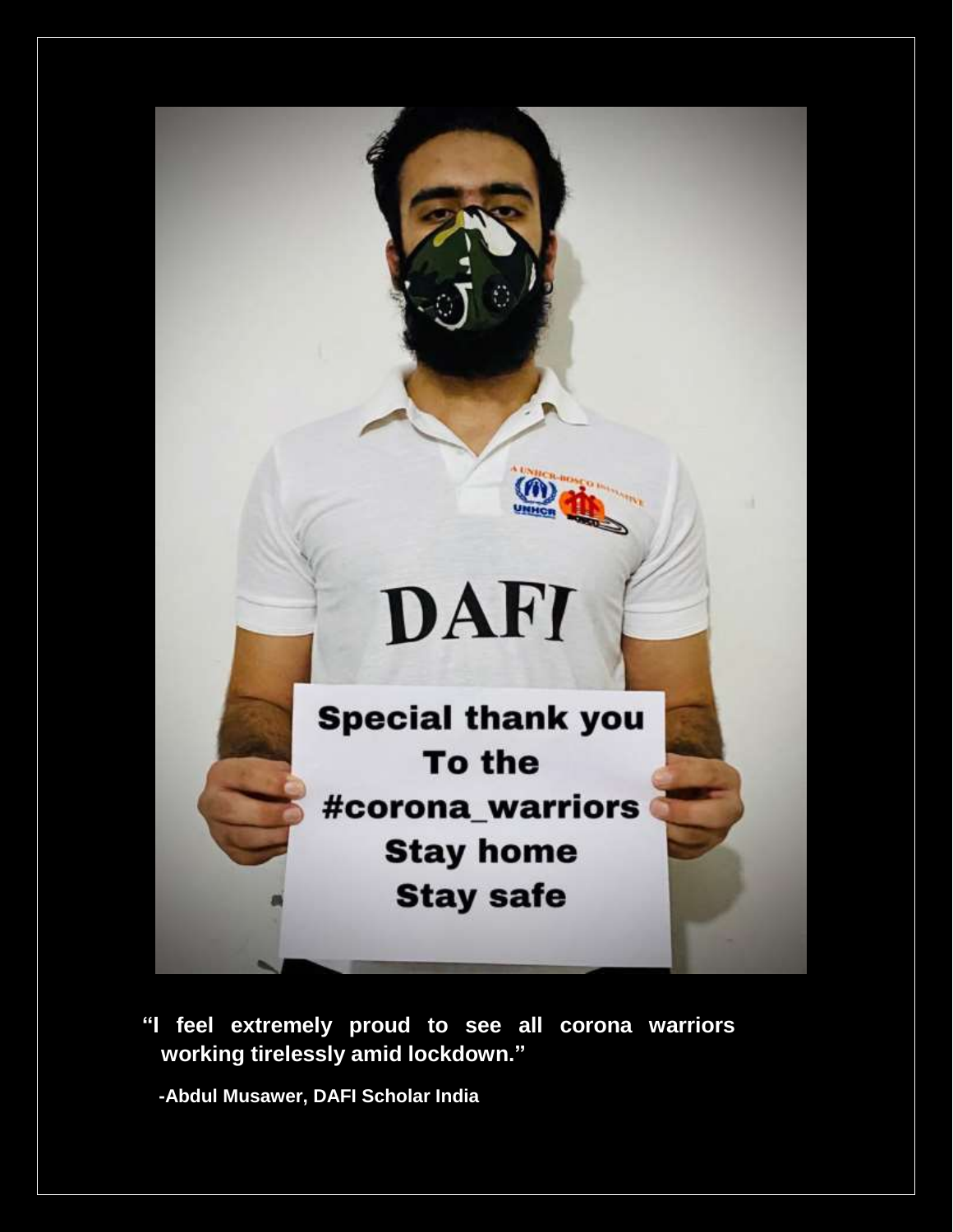## **#Thanks CoronaWarriors**

DAFI

 **"Thank you for all that you do for us. We are proud of you."**

–**Nazi Sadiqi, DAFI Scholar India**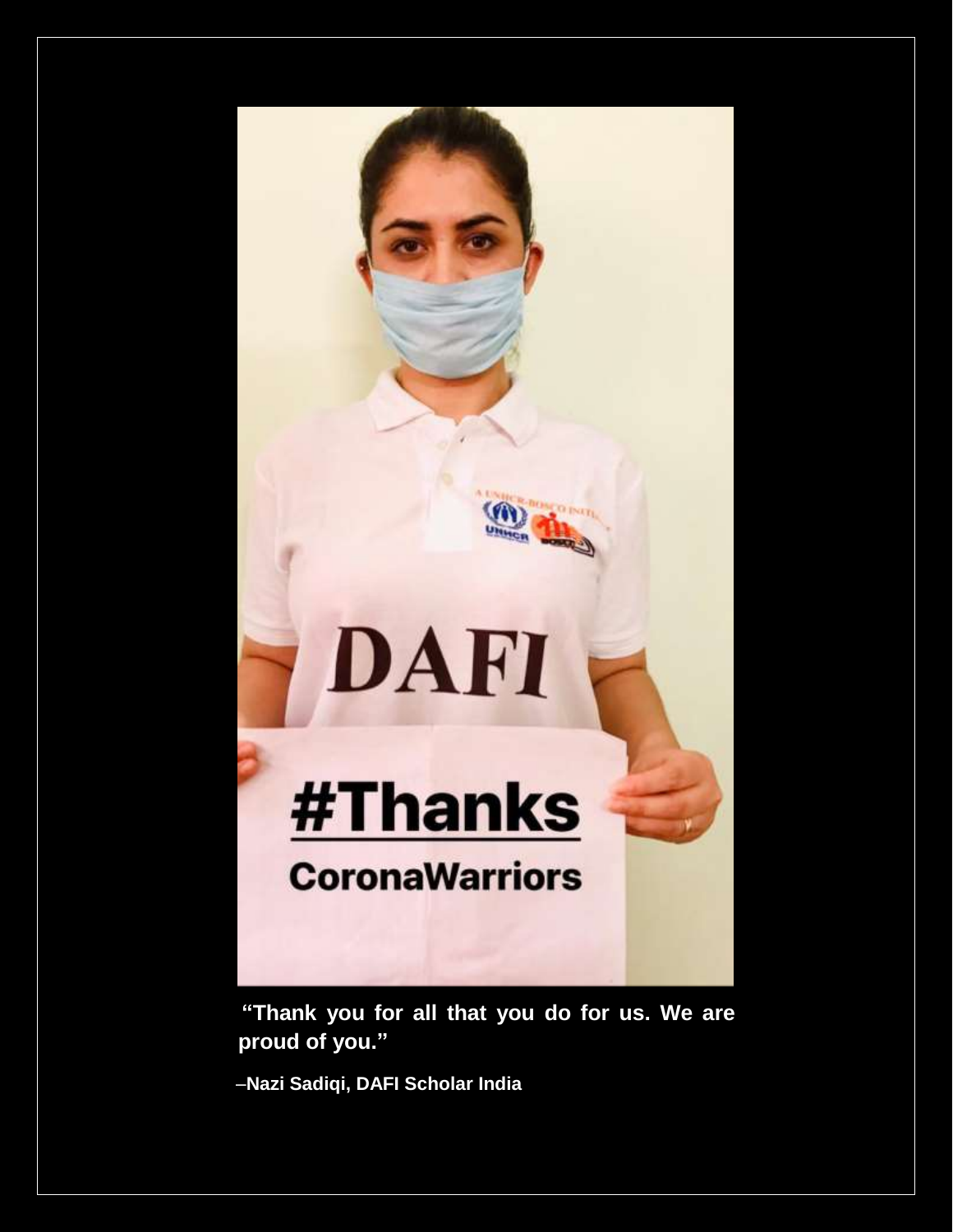

 **"Your humility, kindness and strength are greatly appreciated."**

 **-Khalilullah Nadery, DAFI Scholar India**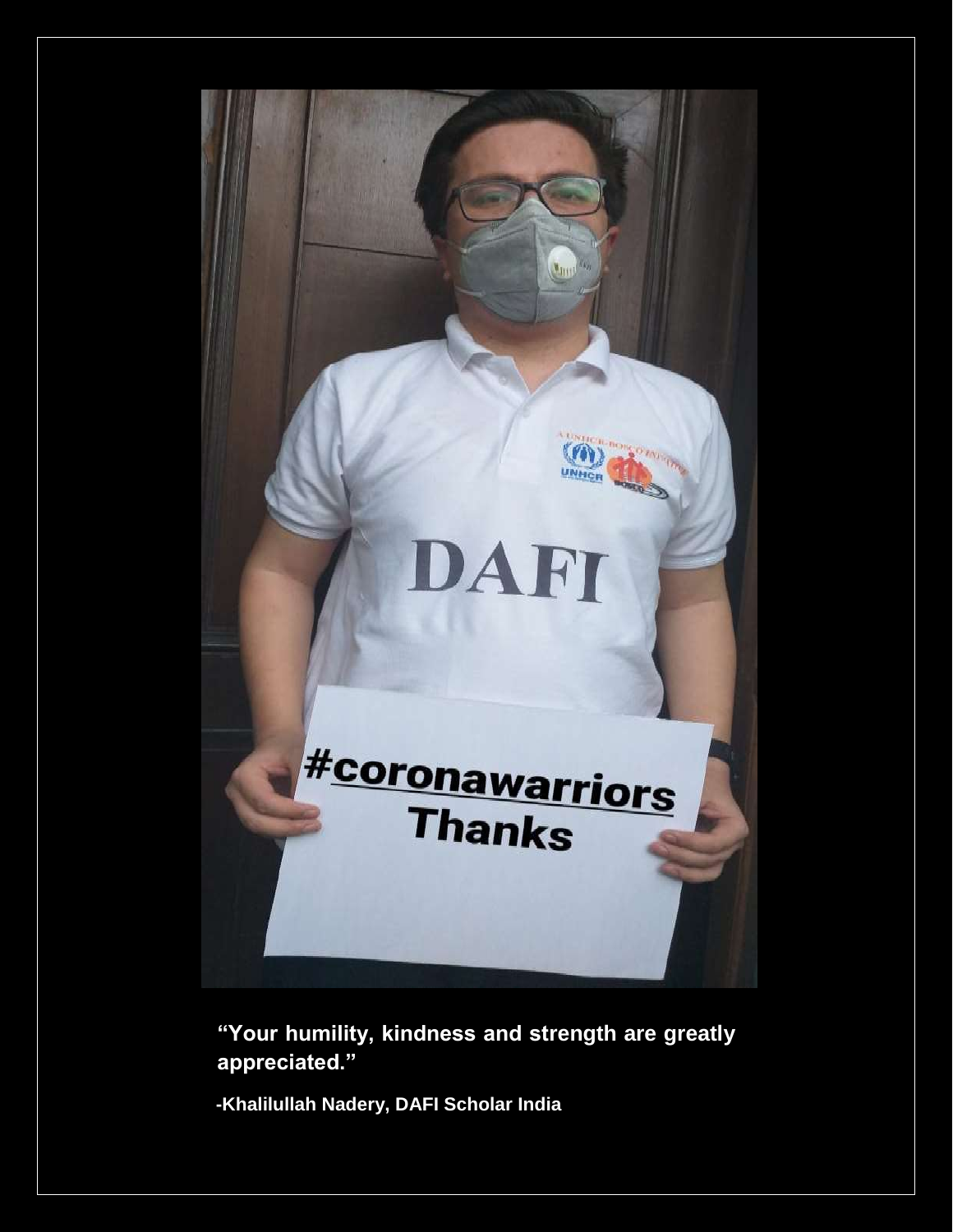

 **"Thank you for being the guiding light in the face of this adversity."**

 **–Ram Din Sangi, DAFI Scholar India**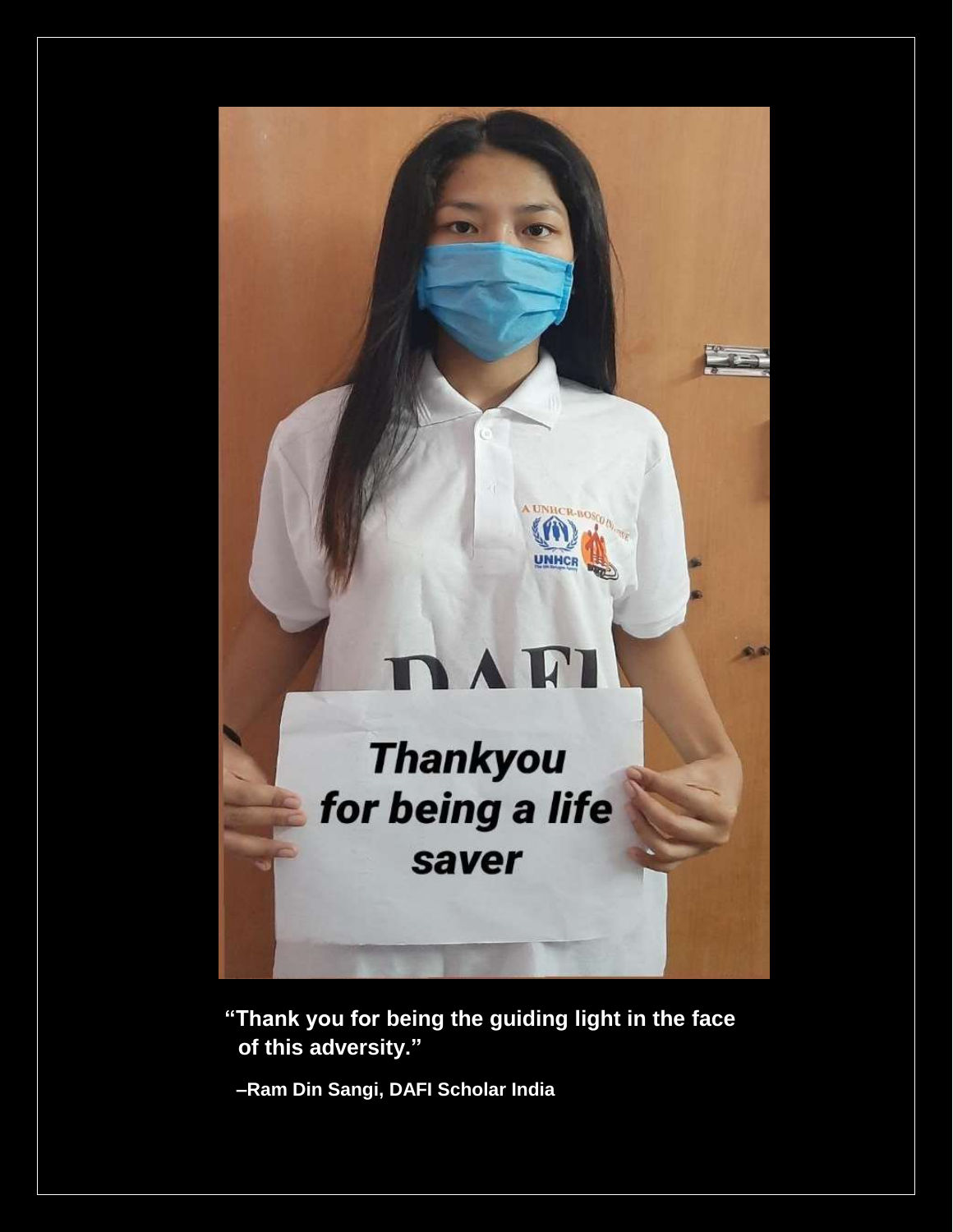

 **"Thank you for everything that you do, everything you've sacrificed and for your resilience during this time."**

 **-Jasmeet Singh, DAFI Scholar India**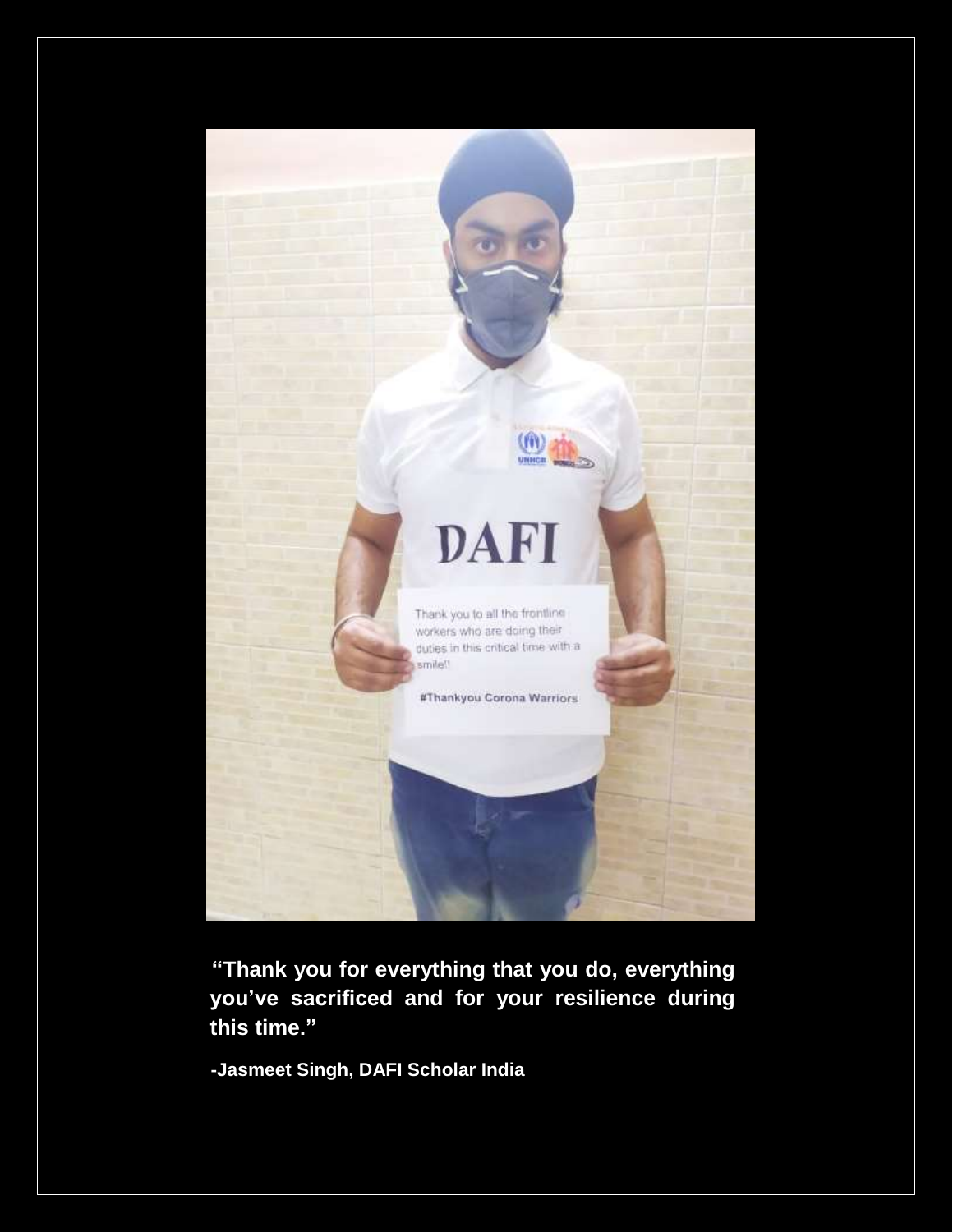

 **"You are making the world a better place. We are with you."**

 **-Sosan Abrar, DAFI Scholar India**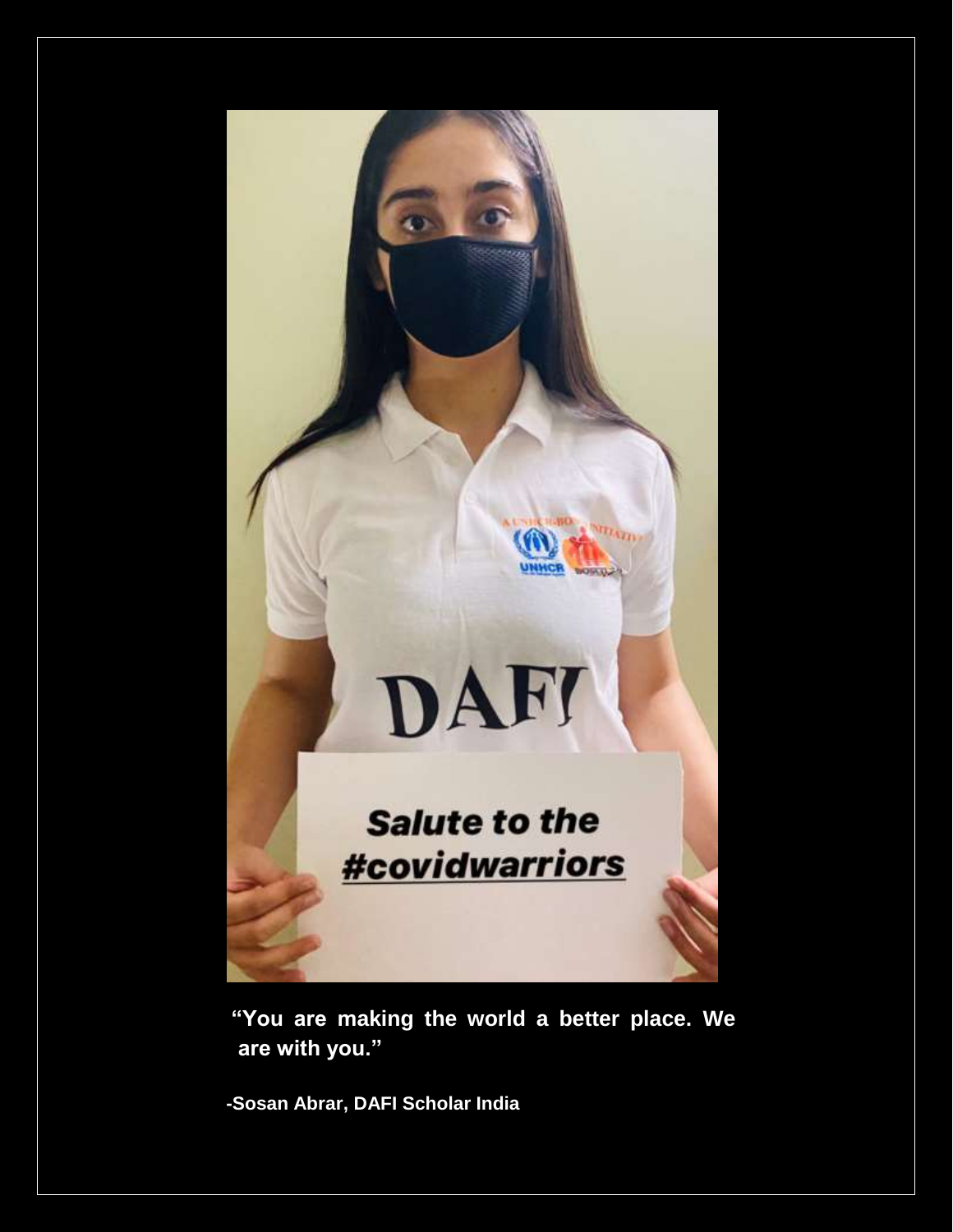

 **"Thank you from the bottom of my heart for serving on the frontline of this pandemic."**

 **-Shahpoor Ahmad Rasoolzai, DAFI Scholar India**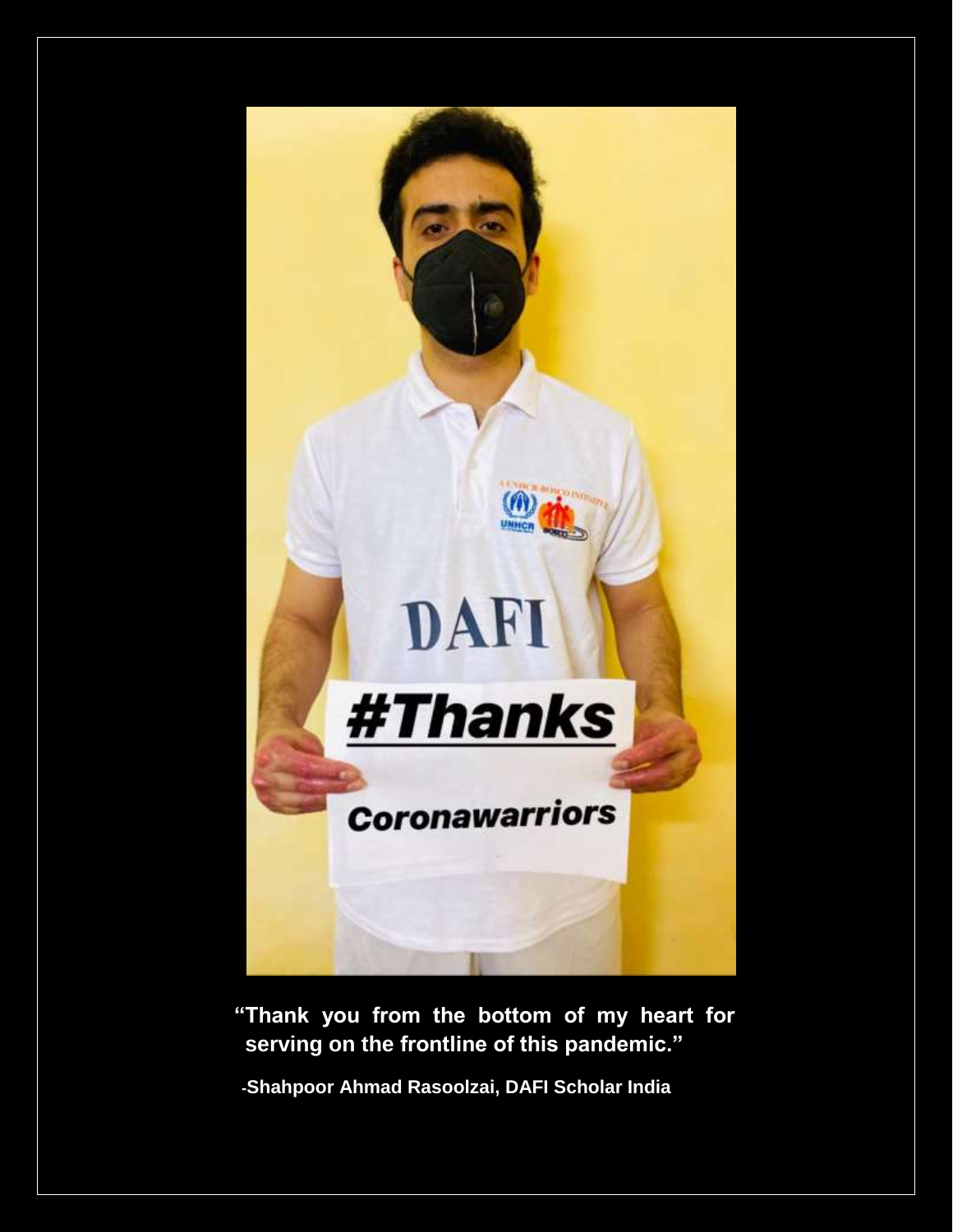

 **"Doctors, paramedics, policemen, sanitation workers and others are the heart and soul of the war against corona virus. Thank you to each one of you out there working fearlessly on the field."**

 **-Fariha Sidiqi, DAFI Scholar India**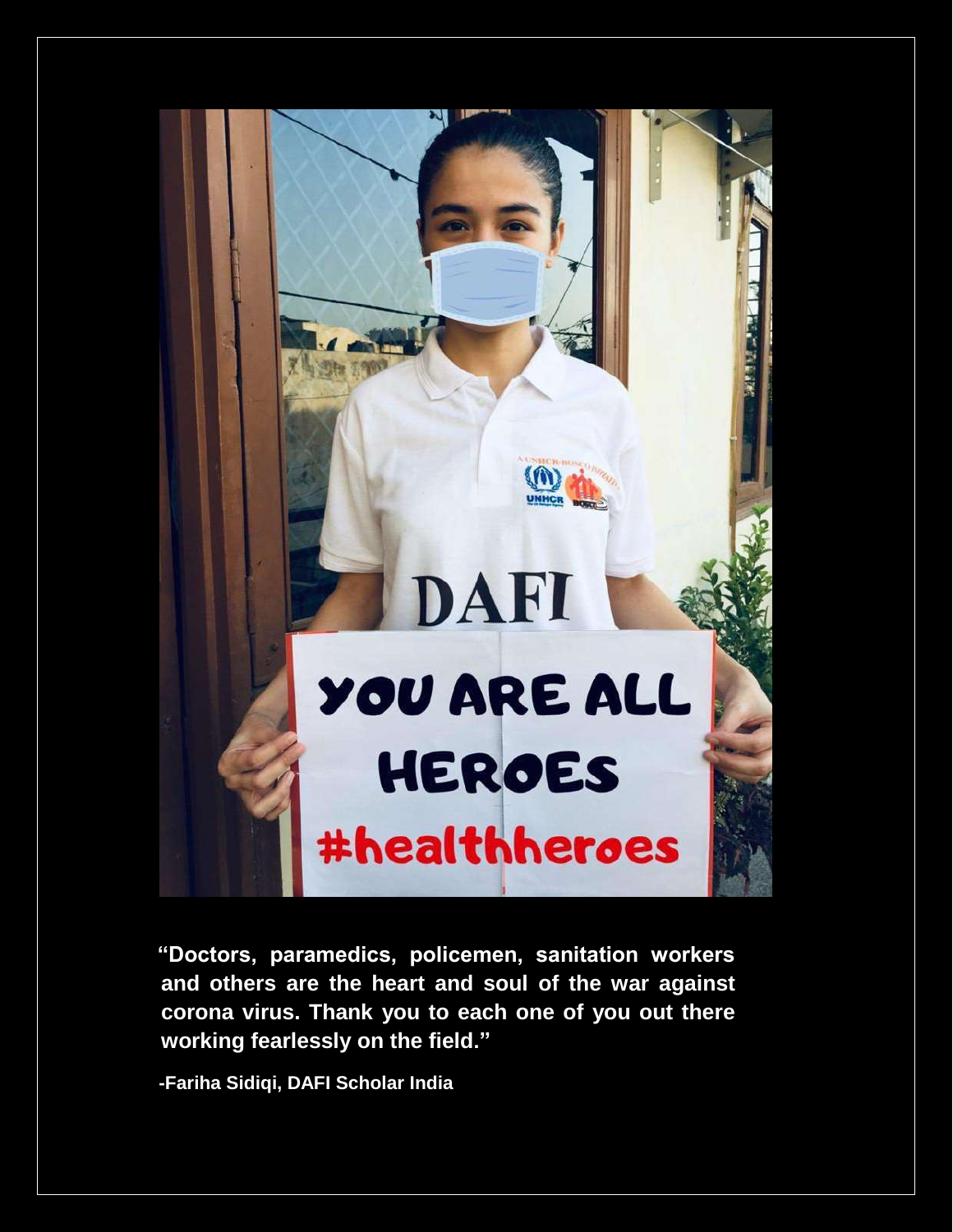

 **"I so admire what corona warriors do to make this a better world for all of us amid corona virus crisis."**

 **-Mohammad Kasim, DAFI Scholar India**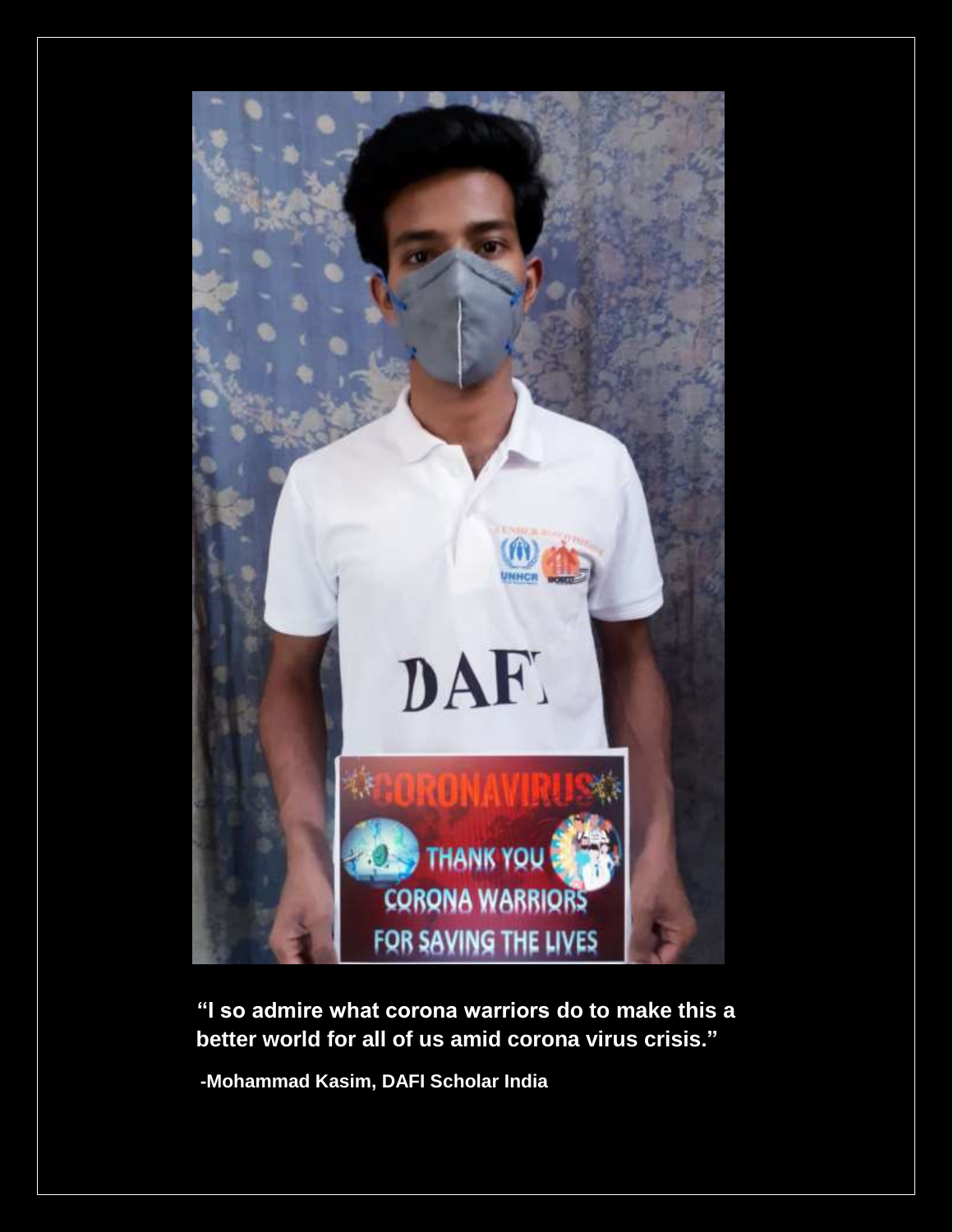

 **"Your bravery and compassion help saving us all. Thank you for your service to the humanity."**

 **-Tasmida, DAFI Scholar India**